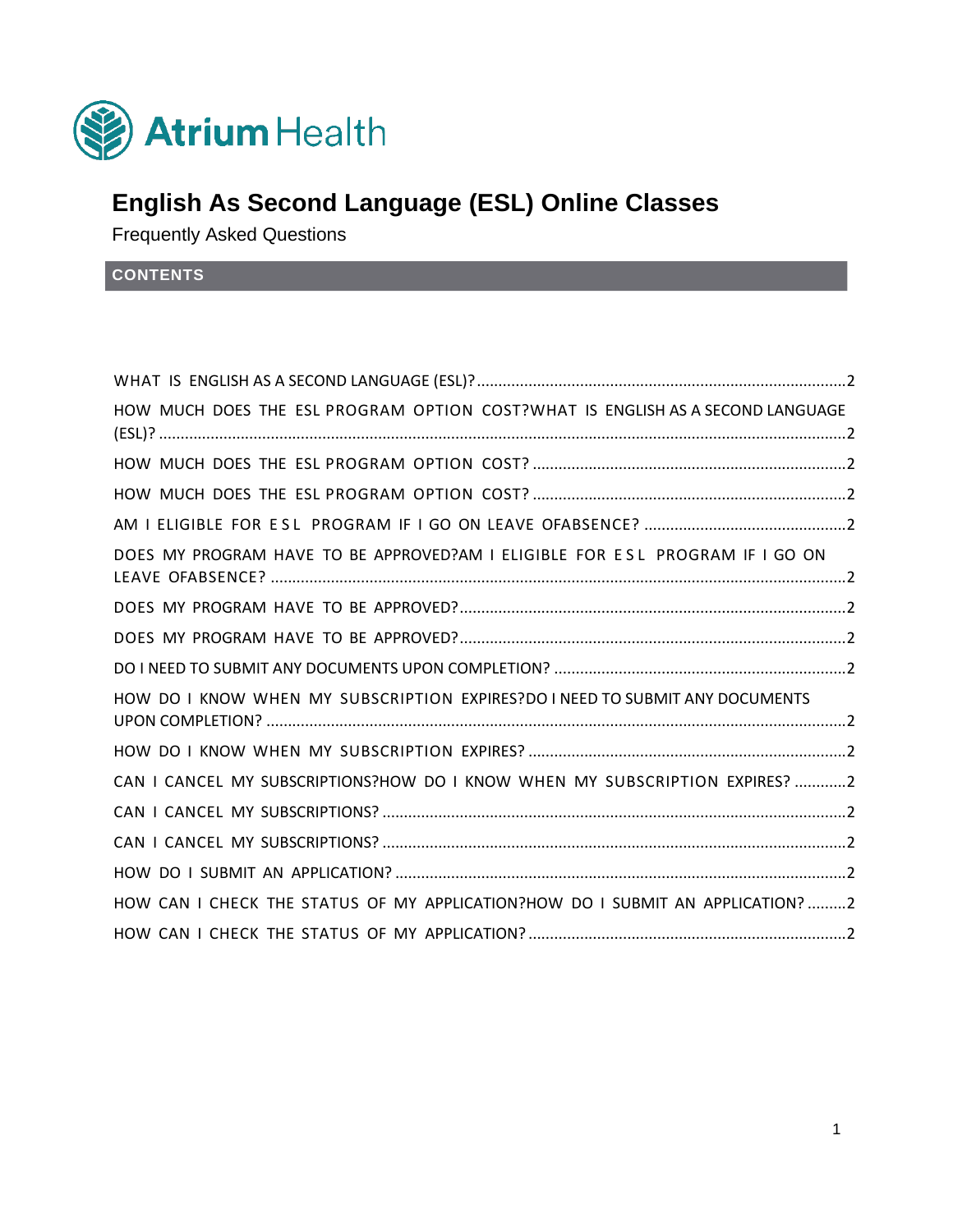## ENGLISH AS A SECOND LANGUAGE (ESL)

#### WHAT IS ENGLISH AS A SECOND LANGUAGE (ESL)?

ESL classes help teammates improve their English proficiency while learning valuable career skills at Atrium Health. Teammates will receive a personalized training program based on their level, native language, and career pathway. Improve your English while using our mobile app or a computer by doing short, real-world lessons that are relevant to your life and career of choice, along with keeping you motivated and engaged.

By enrolling in the program, you will be able to:

- Transfer previous high school/GED/HiSet credits to graduate more quickly
- Engage in small talk and longer conversations with friends, acquaintances, colleagues, and patients.
- Communicate with patients and teammates in-person and over the phone
- Prepare for careers in general medicine, specialized medical fields or other work environments
- Master key terminology related to meetings and general workplace protocol
- Learn through 5–10-minute lessons, tailored so that working adults can fit micro-learning opportunities into their busy days. You can download lessons for use offline or in low-bandwidth areas.
- Spend about 1-3 hours per week engaging with career focused content.
- Earn a certificate of completion with a certification of your English level.

#### HOW MUCH DOES THE ESL PROGRAM OPTION COST?

The ESL program option is offered to teammates through their existing education benefits for \$350 per 6 month subscription.

The program is organized as a "*Prepayment of Tuition and Fees"* payment model. This means that **Atrium Health will pay the provider directly and that there is no out of pocket cost for tuition**. This \$350 subscription fee will be deducted from your annual Atrium Health Education Assistance caplimit benefit. For [details on Education cap limits visit here.](https://teammates.atriumhealth.org/careers/career-development-center/educational-assistance)

#### HOW DO I KNOW IF I SHOULD ENROLL IN ESL CLASS?

Teammates should use ESL if they are seeking to enhance proficiency in their English language reading, writing, and speaking skills.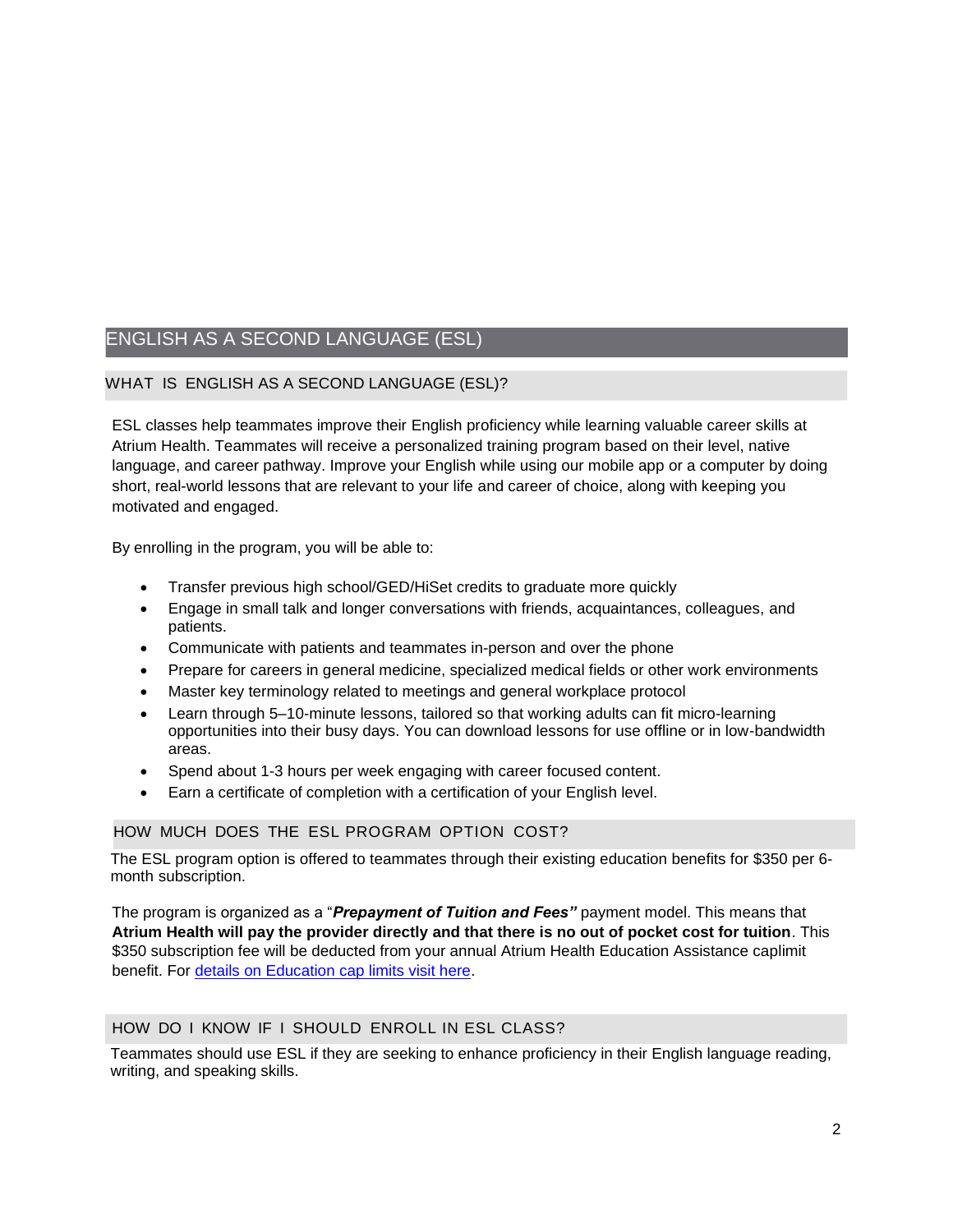### TEAMMATES AND PROGRAM ELIGIBILITY

- Full-time and part-time active teammates of Atrium Health. This includes Navicent, Wake Forest Baptist and Greater Charlotte Region (GCR) teammates.
- New teammates will be eligible to participate after completing three (3) months of continuous service.
- PRN, temporary, and contract teammates are *not eligible* to participate
- Teammates must be in an active employment status at the time of application submission, approval, and payment

#### AM I ELIGIBLE FOR E S L PROGRAM IF I GO ON LEAVE OFABSENCE?

Yes. If a teammate is approved for an ESL subscription prior to FMLA leave, coverage under the Atrium Health Education Assistance Program policy will remain in effect until theexpiration of the FMLA leave.

#### DOES MY PROGRAM HAVE TO BE APPROVED?

Yes. Teammates must submit an application for each subscription. The EnGen application will be reviewed for policy compliance by the Plan Administrator (EdAssist) only.

#### ARE THERE ANY REPAYMENT REQUIREMENTS?

As a condition for the payment by Atrium Health of Covered Expenses under this Educational Assistance plan benefit, the teammate must agree to remain, and must remain, employed by Atrium Health, for a minimum of one (1) year (12 continuous months) after any reimbursement is paid.

A teammate who voluntarily terminates employment or is terminated for cause within 12 months of receiving payments will be required to refund Atrium Health 100% of the payments received within that time period. Teammates are exempt from the work commitment if their employment is involuntarily terminated for reasons other than cause or performance. The prorated amount will be calculated by number of months remaining to fulfill the one (1) year (12 continuous months) work commitment compared to the amount of educational assistance funds received.

#### DO I NEED TO SUBMIT ANY DOCUMENTS UPON COMPLETION?

Yes. Teammates will need to submit either a certification of completion or a progress report at the end of the subscription to avoid suspension of all direct bill programs. Certificate of completion and progress report can be obtained directly from EnGen.

#### HOW DO I KNOW WHEN MY SUBSCRIPTION EXPIRES?

Your subscription will begin on the date entered in your application for Course Start Dateand will end after 6-months. If you do not complete the program within your 6-month subscription period, you will need to submit another application for a new approval code.

#### CAN I CANCEL MY SUBSCRIPTIONS?

We encourage all our teammates to keep the subscription active until it automatically expires at the end of 6-months. Keeping your subscription active will allow you to return at any time without submitting for a new application.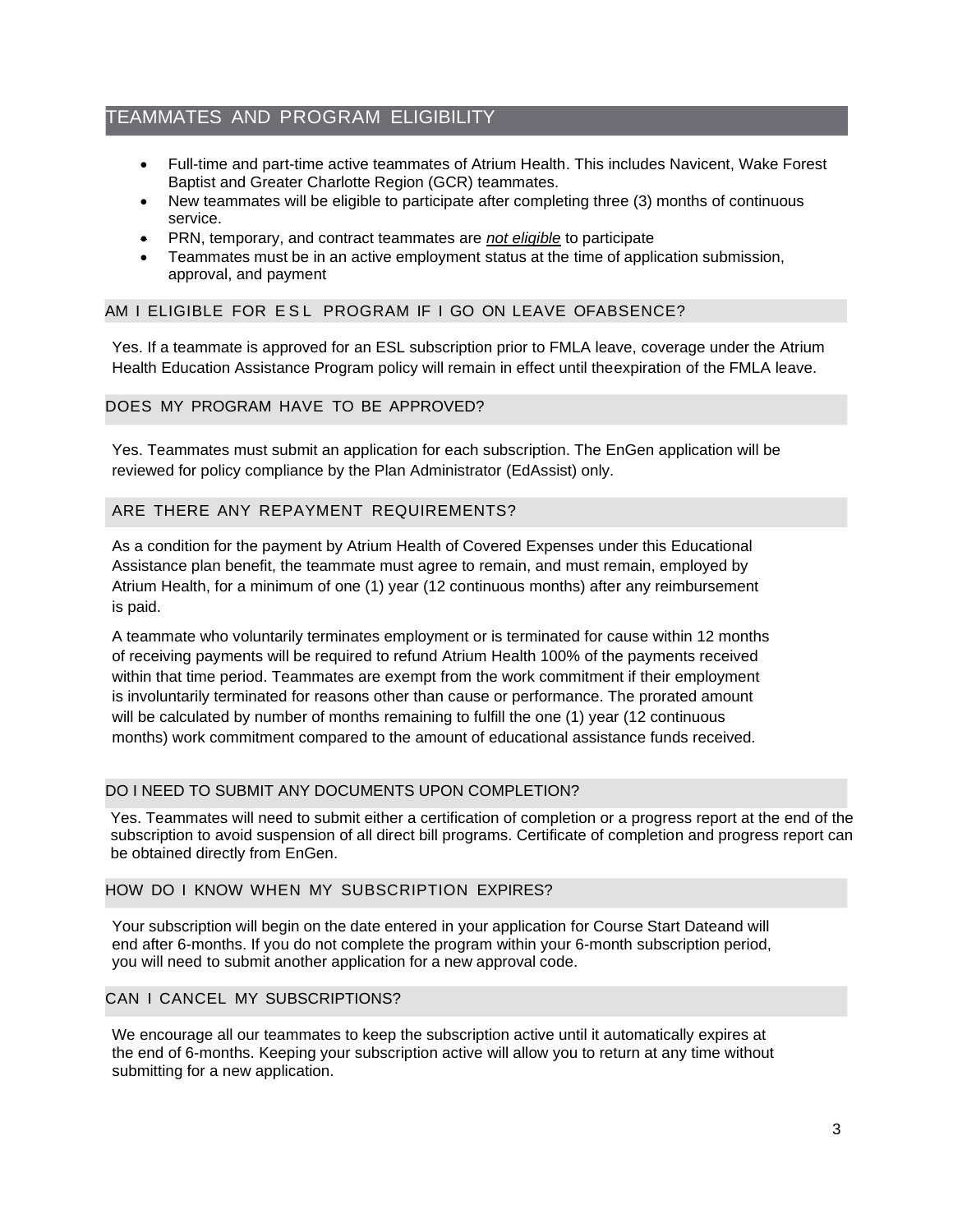## APPLICATION SUBMISSION PROCESS

Teammates will access the Atrium Health EdAssist Portal to apply for education assistance benefits.

#### HOW DO I SUBMIT AN APPLICATION?

**First**, complete the ESL registration link on the [Atrium Health GED/ESL Page](https://teammates.atriumhealth.org/careers/career-development-center/educational-assistance/ged-esl)

**Second**, log into your EdAssist Portal (located in the right margin) on the [Career Development Center,](https://teammates.atriumhealth.org/careers/career-development-center/educational-assistance)  [Educational Assistance Page](https://teammates.atriumhealth.org/careers/career-development-center/educational-assistance)

Select **New Application** button at the top; enter your

- 1. **Contact Information**
	- a. Review your contact information
	- b. Click **Continue**
- **2. Program Information**
	- a. **Education Program (degree):**
		- Select **Individual Course**
	- b. **Field of Study (major):**
		- Select **English Language Learning**
	- c. **Programs available:**
		- Select **Prepaid ESL and High School Diploma**
	- d. **Education Providers:**
		- Select **EnGen**
	- e. Click **Continue**
- **3. Session Information:**
	- a. Enter a **6-month period** for session start date and end date
		- For example: Session Start Date: January 1, 2022, and End Date: June 28, 2022. NOTE: If you do not complete the program within your 6-month subscription period, you will need to submit another application for a new approval code.
	- b. Enter your **Course & Expense Information**
		- Skip this section
	- c. Click **Continue**

#### **4. Agreements**

- a. Enter "**No**" for the question on financial aid you will receive (grants, scholarships, or discounts).
- b. Read and agree to the following: Participant Agreement and FERPA Agreement
- c. Electronically sign your application and click **Continue**
- **5. Review & Submit**
	- a. Confirm that all information is correct before submitting your application
	- b. Click **Submit Application**

#### **6. Obtain Provider Approval Code:**

a. Once your application is approved, your information will be sent to EnGen. EnGen will contact you directly.